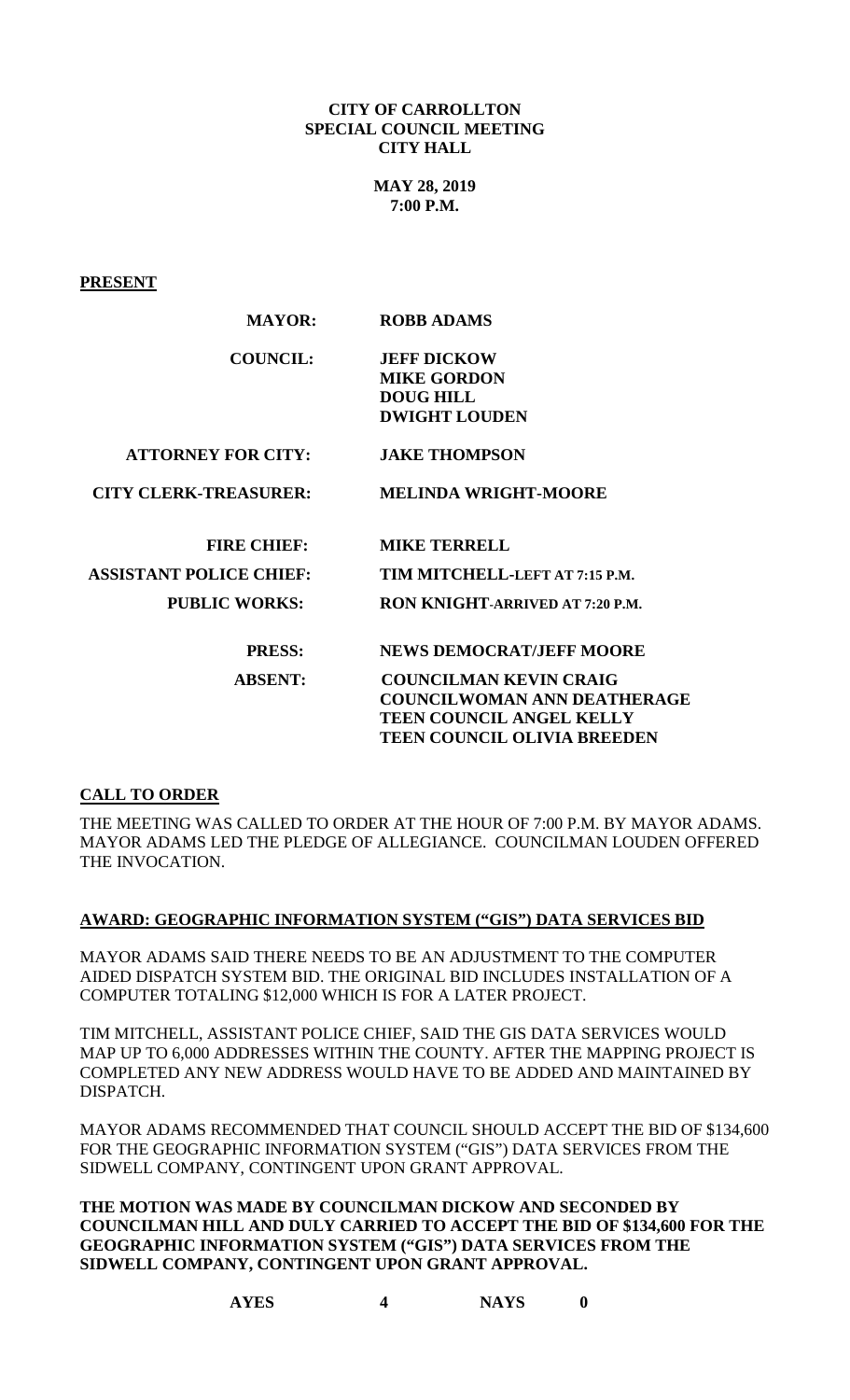# **AWARD: COMPUTER AIDED DISPATCH SYSTEM BID**

TIM MITCHELL, ASSISTANT POLICE CHIEF, SAID THE COMPUTER AIDED DISPATCH SYSTEM IS AN UPDATED VERSION OF WHAT DISPATCH ALREADY HAS.

MAYOR ADAMS RECOMMENDED THAT COUNCIL SHOULD ACCEPT THE UPDATED BID OF \$107,727.90 FOR THE COMPUTER AIDED DISPATCH SYSTEM BID FROM COMPUTER INFORMATION SYSTEMS, INC., CONTINGENT UPON GRANT APPROVAL.

**THE MOTION WAS MADE BY COUNCILMAN LOUDEN AND SECONDED BY COUNCILMAN GORDON AND DULY CARRIED TO ACCEPT THE UPDATED BID OF \$107,727.90 FOR THE COMPUTER AIDED DISPATCH SYSTEM BID FROM COMPUTER INFORMATION SYSTEMS, INC., CONTINGENT UPON GRANT APPROVAL.**

**AYES 4 NAYS 0**

### **2ND READING: ORDINANCE #2019-04: ORDINANCE AMENDING CITY'S FY2018-19 BUDGET**

ATTORNEY FOR THE CITY, JAKE THOPMSON, READ THE ORDINANCE.

**THE MOTION WAS MADE BY COUNCILMAN LOUDEN AND SECONDED BY COUNCILMAN GORDON AND DULY CARRIED TO ADOPT ORDINANCE #2019-04: AN ORDINANCE AMENDING CITY'S FY 2018-19 BUDGET.**

**AYES 4 NAYS 0**

# **2ND READING: ORDINANCE #2019-05: ORDINANCE AMENDING UTILITIES FY 2018-19 BUDGET**

ATTORNEY FOR THE CITY, JAKE THOMPSON, READ THE ORDINANCE.

### **THE MOTION WAS MADE BY COUNCILMAN LOUDEN AND SECONDED BY COUNCILMAN DICKOW AND DULY CARRIED TO ADOPT ORDINANCE #2019-05: AN ORDINANCE AMENDING CARROLLTON UTILITIES FY 2018-19 BUDGET.**

**AYES 4 NAYS 0**

# **2ND READING: ORDINANCE #2019-06: ORDINANCE ADOPTING CITY'S FY 2019-20 BUDGET**

ATTORNEY FOR THE CITY, JAKE THOPMSON, READ THE ORDINANCE.

**THE MOTION WAS MADE BY COUNCILMAN GORDON AND SECONDED BY COUNCILMAN HILL AND DULY CARRIED TO ADOPT ORDINANCE #2019-06: AN ORDINANCE ADOPTING THE CITY'S FY 2019-20 ANNUAL BUDGET.**

**AYES 4 NAYS 0**

# **2ND READING: ORDINANCE #2019-07: ORDINANCE ADOPTING UTILITIES FY 2019-20 BUDGET**

ATTORNEY FOR THE CITY, JAKE THOPMSON, READ THE ORDINANCE.

**THE MOTION WAS MADE BY COUNCILMAN LOUDEN AND SECONDED BY COUNCILMAN GORDON AND DULY CARRIED TO ADOPT ORDINANCE #2019-07: UTILITIES FY 2019-20 ANNUAL BUDGET.**

**AYES 4 NAYS 0**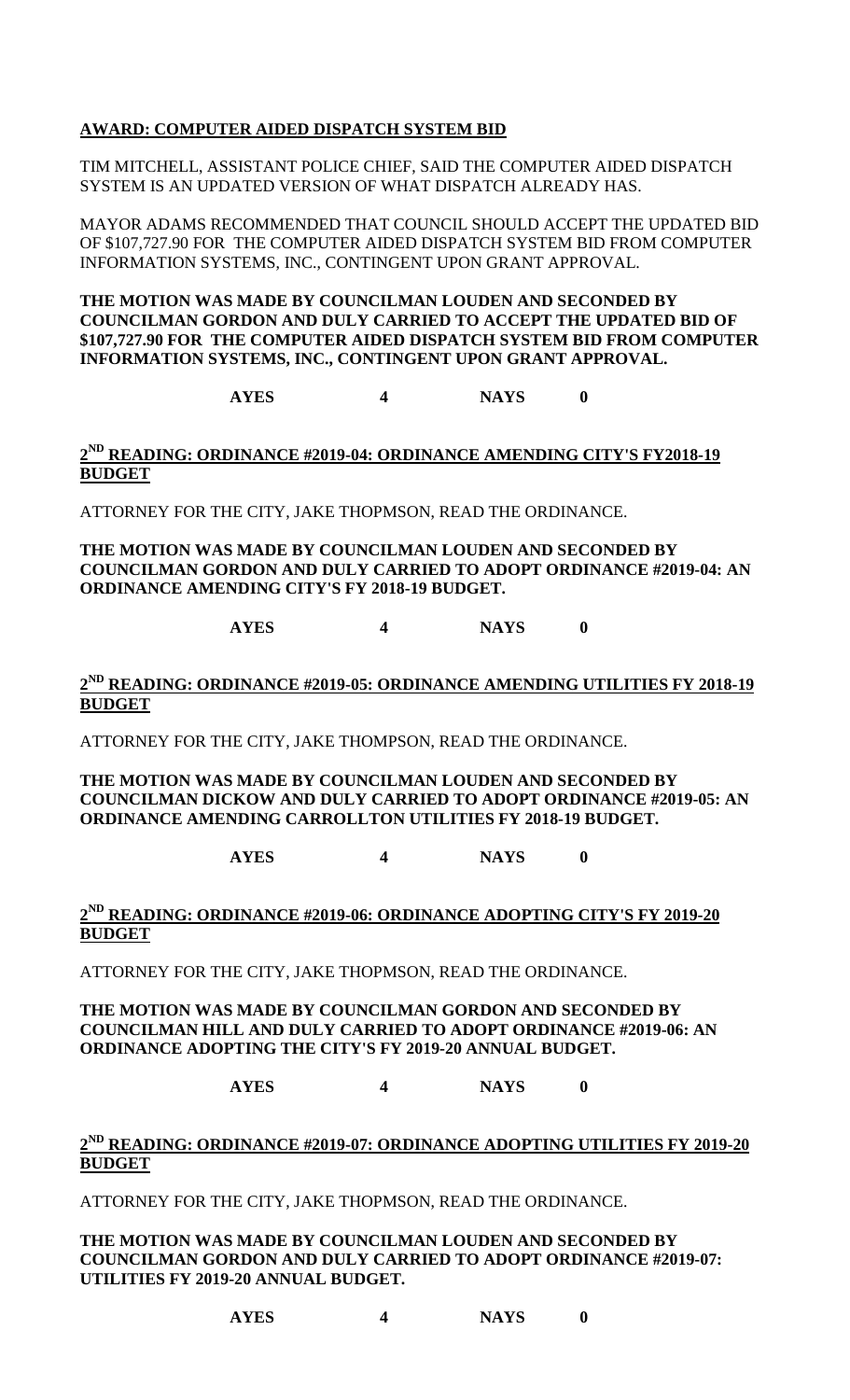### **2ND READING:ORDINANCE #2019-08: ESTABLISHING SALARY SCALE FOR FY 2019-20**

ATTORNEY FOR THE CITY, JAKE THOPMSON, READ THE ORDINANCE.

#### **THE MOTION WAS MADE BY COUNCILMAN DICKOW AND SECONDED BY COUNCILMAN HILL AND DULY CARRIED TO ADOPT ORDINANCE #2019-08: AN ORDINANCE ESTABLISHING SALARY SCALE FOR FY 2019-20.**

**AYES 4 NAYS 0**

# **DISCUSSION OF ASPHALT HOTBOX**

MAYOR ADAMS SAID A YEAR AND HALF AGO THE CITY PURCHASED AN ASPHALT HOTBOX. THIS PIECE OF EQUIPMENT HAS NEVER WORKED PROPERLY. MAYOR ADAMS HAS BEEN IN CONTACT WITH SEVERAL INDIVIDUALS REGARDING THE ASPHALT HOTBOX. LAST WEEK A SALES REPRESENTATIVE CAME TO CARROLLTON TO TEST OUT THE HOTBOX. THE RIGHT SIDE HEATED THE ASPHALT UP AND THE LEFT SIDE WAS STILL HARD. THE SALES REPRESENTATIVE AGREED THERE WAS SOMETHING WRONG WITH THE HOTBOX. THE SALES REPRESENTATIVE ARRANGE FOR SOMEONE TO COME GET THE HOTBOX TO BE REPAIRED. MAYOR ADAMS RECOMMENDED THAT THE CITY SHOULD CUT TIES WITH THE ASPHALT HOTBOX COMPANY AND RETURN THE EQUIPMENT FOR A FULL REFUND.

## **THE MOTION WAS MADE BY COUNCILMAN GORDON AND SECONDED BY COUNCILMAN LOUDEN AND DULY CARRIED TO RETURN THE ASPHALT HOTBOX FOR A FULL REFUND.**

**AYES 4 NAYS 0**

### **DISCUSSION OF SPLASH PARK BUDGET**

MAYOR ADAMS SAID THE SPLASH PARK HAS A BUDGET OF \$200,000 AND \$169,500 HAS ALREADY BEEN EXPENDED. THE QUOTE GIVEN LAST YEAR FOR THE FENCE WAS \$11,000 FOR RESIDENTIAL FENCING INSTEAD OF COMMERCIAL WITH ONE 12 FOOT GATE AND ONE 4 FOOT MAN GATE. MAYOR ADAMS HAS A NEW QUOTE OF \$15,435 IS FOR COMMERCIAL SPEAR TOP FENCING WITH ONE 12 FOOT GATE AND TWO 4 FOOT MAN GATES IN THE COLOR BLACK.

MAYOR ADAMS RECOMMENDED THAT COUNCIL SHOULD ACCEPT THE QUOTE OF \$15,435 FOR COMMERCIAL SPEAR TOP FENCING WITH ONE 12 FOOT GATE AND TWO 4 FOOT MAN GATES IN THE COLOR BLACK.

### **THE MOTION WAS MADE BY COUNCILMAN LOUDEN AND SECONDED BY COUNCILMAN GORDON AND DULY CARRIED TO ACCEPT THE QUOTE OF \$15,435 FOR COMMERCIAL SPEAR TOP FENCING WITH ONE 12 FOOT GATE AND TWO 4 FOOT MAN GATES IN THE COLOR BLACK.**

**AYES 4 NAYS 0**

MAYOR ADAMS SAID AFTER APPROVING THE FENCE THE SPLASH PARK BUDGET HAS A REMAINING BALANCE OF \$15,065. THE QUOTE GIVEN LAST YEAR FOR THE "TUFF COAT" WAS \$14,000 AND THE CURRENT QUOTE IS \$27,000. SINCE THE "TUFF COAT" QUOTE IS OVER \$20,000 IT HAS TO GO TO BID. MAYOR ADAMS FEELS LIKE THE "TUFF COAT" IS NOT A DYI PROJECT AND RECOMMENDS THE CITY TO BID OUT THE JOB. COUNCIL AGREES WITH MAYOR ADAMS' RECOMMENDATION TO BID OUT THE "TUFF COAT" PROJECT.